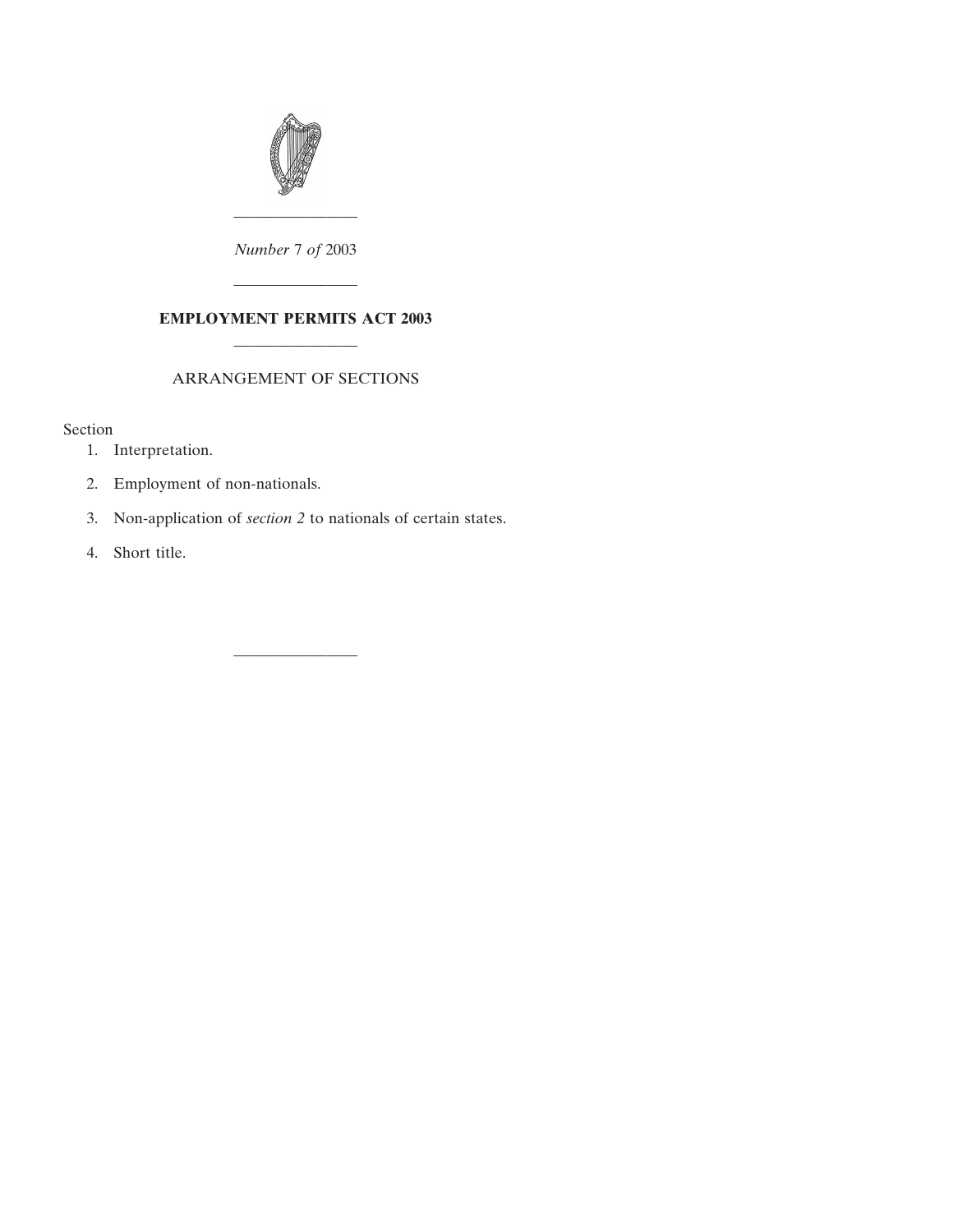| [No. 7.] | <b>Employment Permits Act 2003.</b> | [2003.] |
|----------|-------------------------------------|---------|
|          | ACTS REFERRED TO                    |         |

| European Communities Acts 1972 to 2002     |              |
|--------------------------------------------|--------------|
| Refugee Act 1996                           | 1996, No. 17 |
| Terms of Employment (Information) Act 1994 | 1994, No. 5  |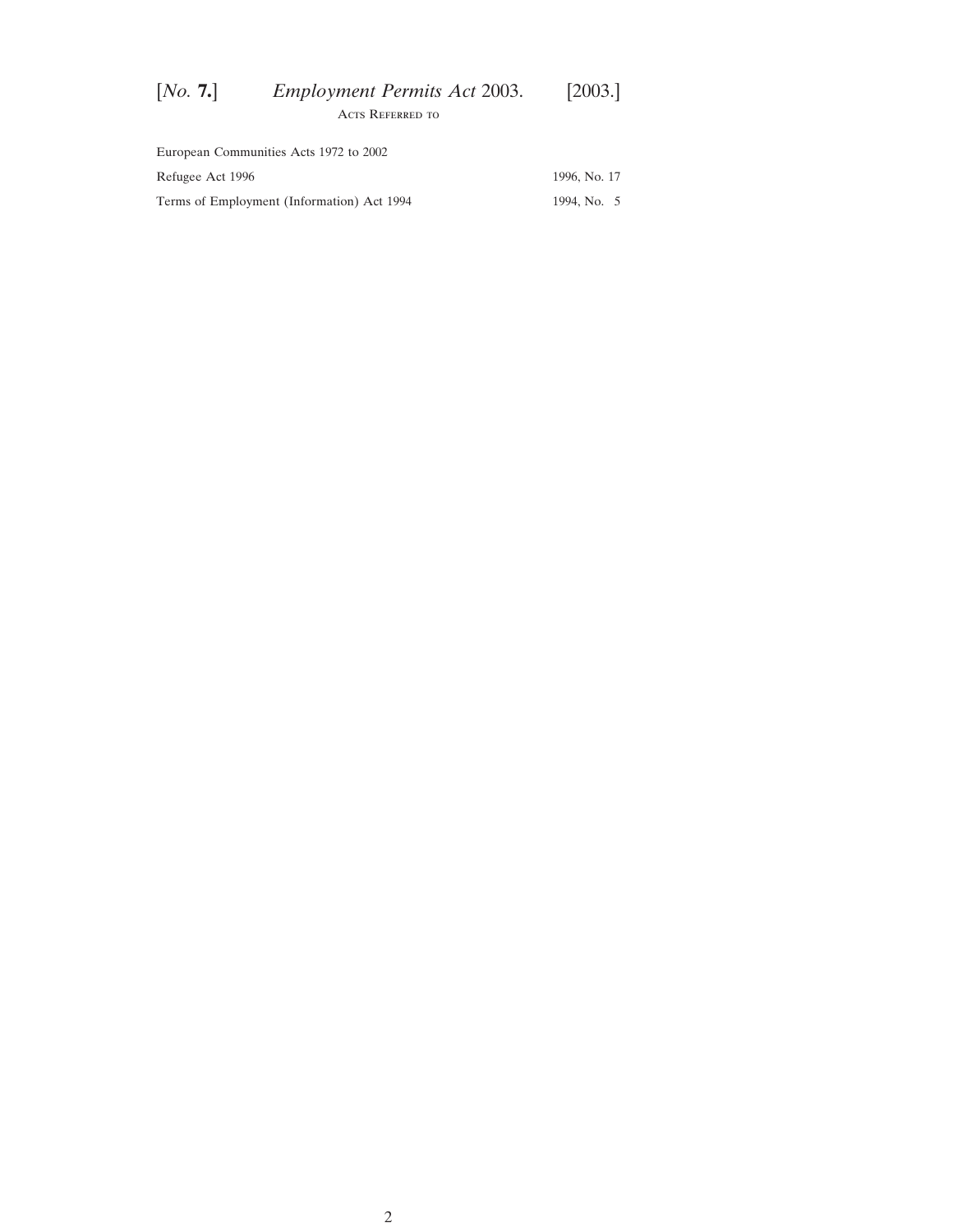<span id="page-2-0"></span>

*Number* 7 *of* 2003

————————

————————

## **EMPLOYMENT PERMITS ACT 2003**

————————

AN ACT TO PROVIDE FOR THE GRANT OF EMPLOYMENT PERMITS IN RESPECT OF NON-NATIONALS, TO PRO-HIBIT THE EMPLOYMENT OF NON-NATIONALS WHO DO NOT HAVE SUCH PERMITS, TO PROVIDE FOR THE GRANT OF SUCH PERMITS IN RESPECT OF NATIONALS OF CERTAIN STATES UNDER CERTAIN CIRCUMSTANCES AND TO PROVIDE FOR RELATED MATTERS. [10*th April*, 2003]

BE IT ENACTED BY THE OIREACHTAS AS FOLLOWS:

**1.**—(1) In this Act, unless the context otherwise requires—

Interpretation.

"Act of 1994" means the Terms of Employment (Information) Act 1994;

''contract of employment'' has the meaning assigned to it by the Act of 1994;

"employer" has the meaning assigned to it by the Act of 1994;

''Minister'' means the Minister for Enterprise, Trade and Employment;

''non-national'' means a person who is not a citizen of the State.

(2) In this Act—

- (*a*) a reference to any enactment shall, unless the contrary otherwise requires, be construed as a reference to that enactment as amended or extended by or under any subsequent enactment including this Act,
- (*b*) a reference to a section is a reference to a section of this Act unless it is indicated that reference to some other enactment is intended, and
- (*c*) a reference to a subsection, paragraph or subparagraph is a reference to the subsection, paragraph or subparagraph of the provision in which the reference occurs unless it is indicated that reference to some other provision is intended.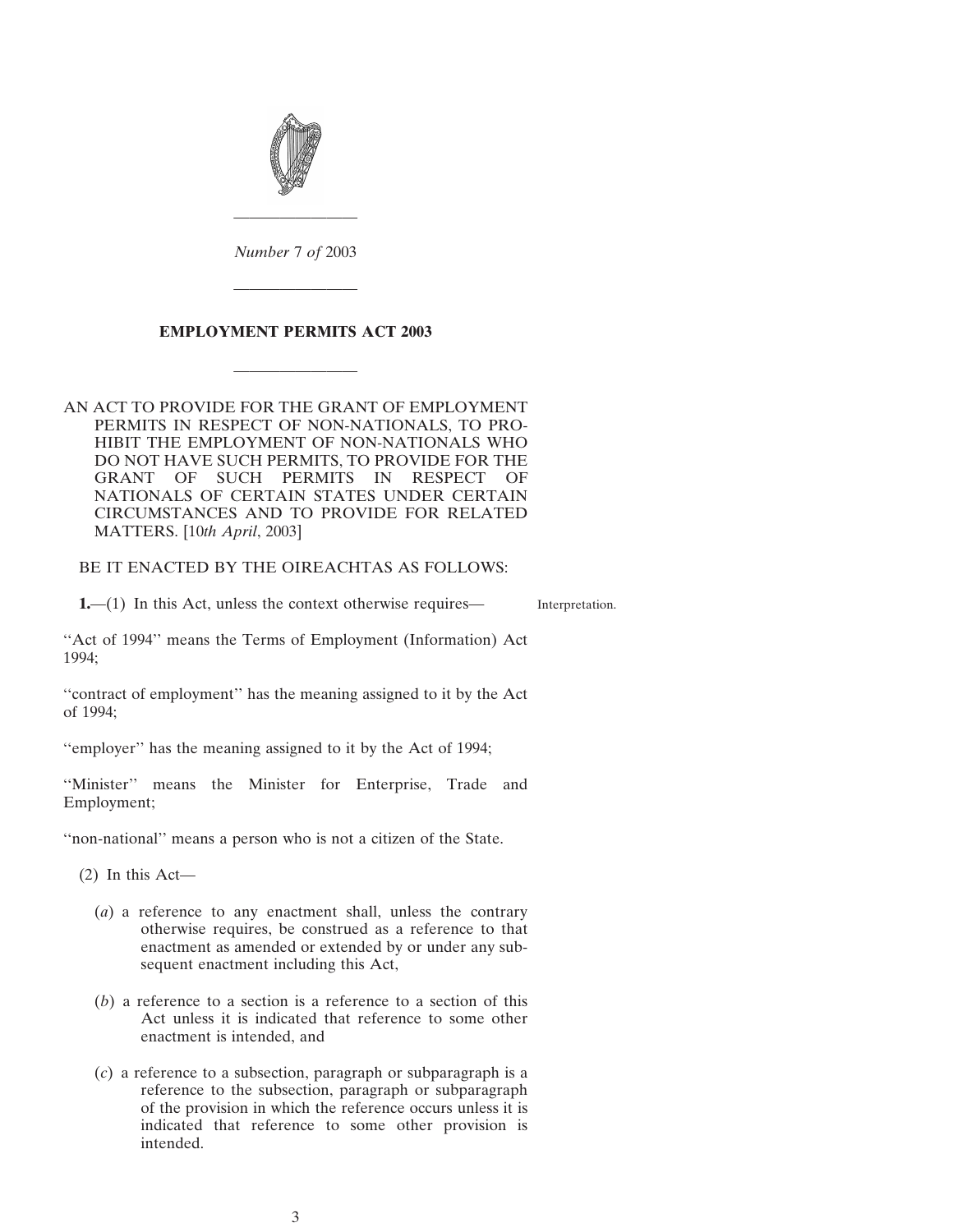<span id="page-3-0"></span>Employment of non-nationals.

**2.**—(1) A non-national shall not—

(*a*) enter the service of an employer in the State, or

(*b*) be in employment in the State,

except in accordance with an employment permit granted by the Minister (an "employment permit").

(2) A person shall not employ a non-national in the State except in accordance with an employment permit.

(3) A person who contravenes *subsection (1)* or *(2)* shall be guilty of an offence and shall be liable—

- (*a*) on summary conviction, to a fine not exceeding  $\epsilon$ 3,000 or imprisonment for a term not exceeding 12 months or both, or
- (*b*) if the offence is an offence consisting of a contravention of *subsection (2)*, on conviction on indictment, to a fine not exceeding  $\epsilon$ 250,000 or imprisonment for a term not exceeding 10 years or both.

(4) It shall be a defence for a person charged with an offence under *subsection (3)* consisting of a contravention of *subsection (2)* to show that he or she took all such steps as were reasonably open to him or her to ensure compliance with *subsection (2)*.

(5) Where, on the sworn information of a member of the Garda Síochána not below the rank of sergeant, a judge of the District Court is satisfied that there are reasonable grounds for suspecting that evidence of or relating to an offence under *subsection (3)* is to be found at a place specified in the information, the judge may issue a warrant for the search of that place and any persons found at that place.

(6) A warrant issued under this section shall authorise a named member of the Garda Síochána alone or accompanied by such other members of the Garda Síochána and such other persons as may be necessary—

- (*a*) to enter, within 7 days from the date of the warrant, and if necessary by the use of reasonable force, the place named in the warrant,
- (*b*) to search it and any persons found there, and
- (*c*) to seize anything found there, or anything found in the possession of a person present there at the time of the search, which that member reasonably believes to be evidence of or relating to an offence under *subsection (3)*.

(7) A member of the Garda Síochána acting in accordance with a warrant issued under this section may require any person found at the place where the search is carried out to give the member his or her name and address.

(8) Any person who—

(*a*) obstructs or attempts to obstruct any member of the Garda Síochána acting in accordance with a warrant issued under *subsection (5)*,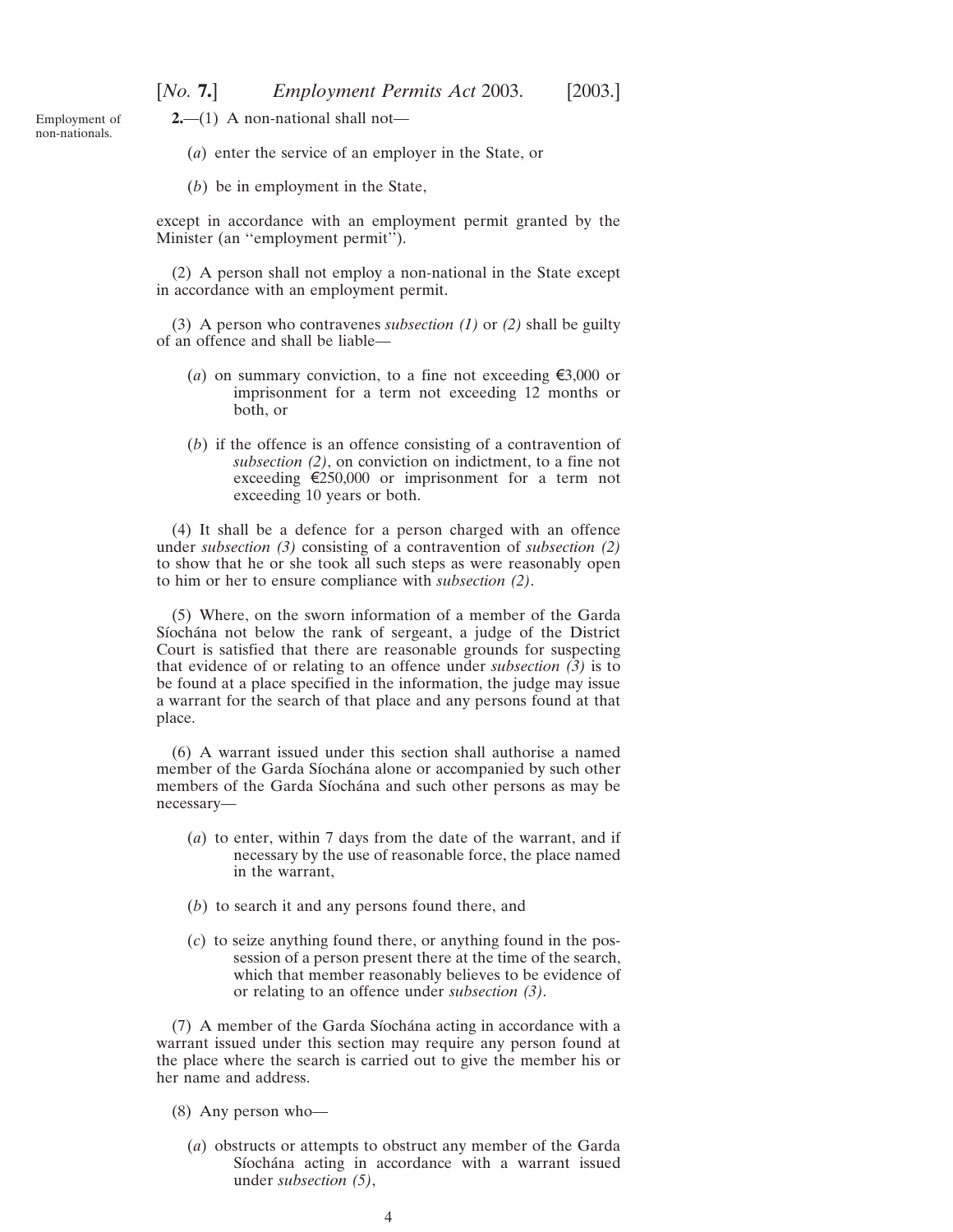- (*b*) fails or refuses to comply with a requirement under this S.2 section, or
- (*c*) gives a name or address which is false or misleading,

shall be guilty of an offence and shall be liable on summary conviction to a fine not exceeding  $\xi$ 3,000 or imprisonment for a term not exceeding 12 months or both.

(9) A member of the Garda Síochána may arrest without warrant any person whom the member reasonably suspects of having committed an offence under *subsection (8)*.

- (10) This section does not apply to a non-national—
	- (*a*) in respect of whom a declaration under section 17 of the Refugee Act 1996 is in force,
	- (*b*) who is entitled to enter the State pursuant to section 18 or 24 of that Act,
	- (*c*) who is entitled to enter the State and to be in employment in the State pursuant to the treaties governing the European Communities (within the meaning of the European Communities Acts 1972 to 2002), or
	- (*d*) who is permitted to remain in the State by the Minister for Justice, Equality and Law Reform and who is in employment in the State pursuant to a condition of that permission that the person may be in employment in the State without an employment permit referred to in *subsection (1)*.

(11) The Minister, when determining which applications for employment permits should be granted, shall give preference to applications in respect of nationals of a state in relation to which an order under *section 3* is in force.

(12) Article 4 of the Aliens Order 1946 (S.R. & O., No. 395 of 1946) is revoked.

(13) Where an offence under this Act has been committed by a body corporate and is proved to have been committed with the consent or connivance of or to be attributable to any neglect on the part of the person being a director, manager, secretary or other officer of the body corporate, or a person who was purporting to act in any such capacity, that person as well as the body corporate shall be guilty of an offence and be liable to be proceeded against and punished as if he or she were guilty of the first-mentioned offence.

(14) Where the affairs of a body corporate are managed by its members, *subsection (13)* shall apply in relation to the acts and defaults of a member in connection with his or her functions of management as if he or she were a director or manager of the body corporate.

(15) In this section ''place'' includes any dwelling or any building or part of a building.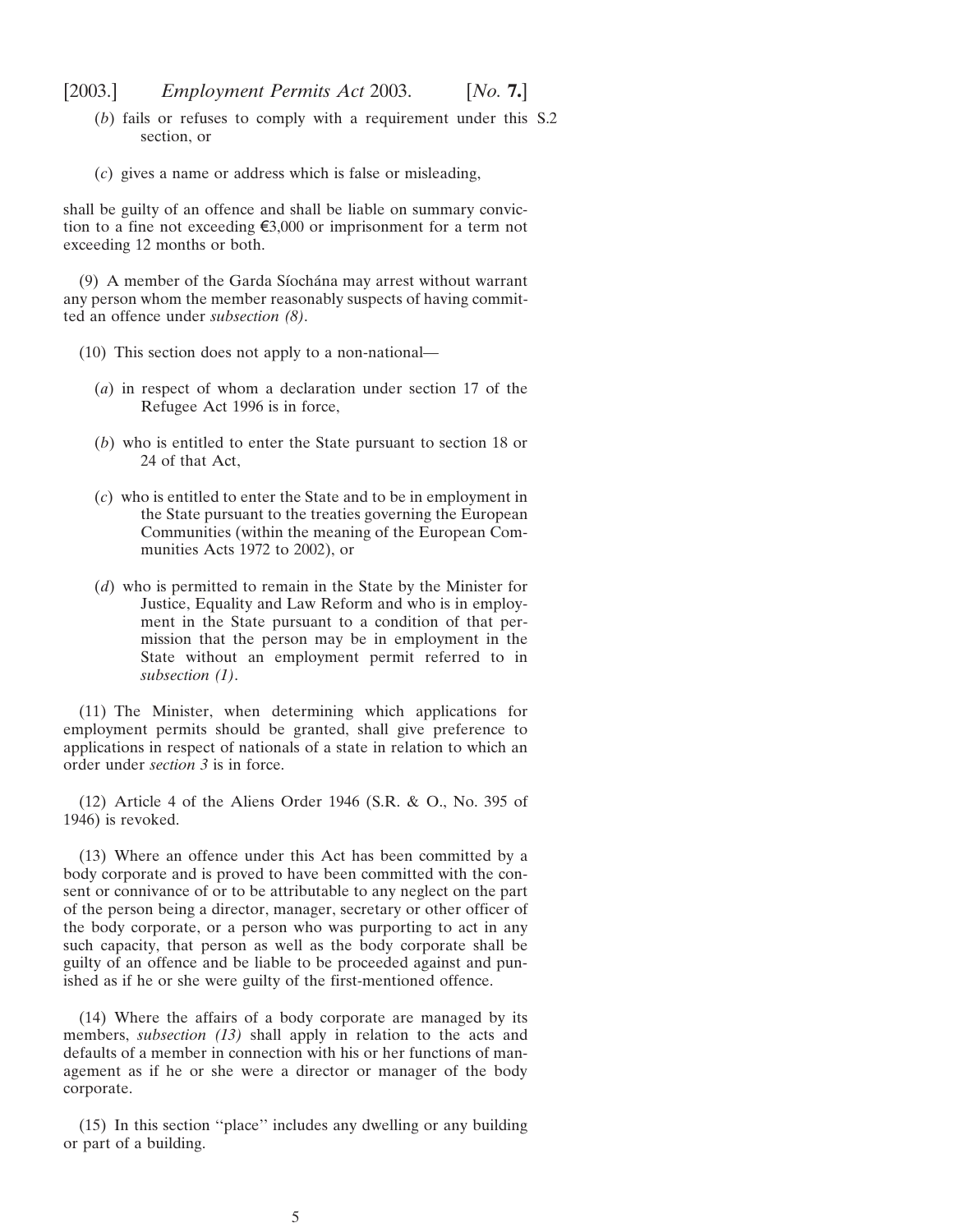[*No.* **7.**] *Employment Permits Act* 2003. [2003.]

<span id="page-5-0"></span>Non-application of *section 2* to nationals of certain states.

**3.**—(1) In addition to the persons to whom, by virtue of *subsection (10)* of *section 2*, that section does not apply, that section shall not, subject to *subsection (3)*, apply to a national of a state to which this section applies if—

- (*a*) that state becomes a member of the European Union after the passing of this Act, and
- (*b*) Articles 1 to 6 of Council Regulation (EEC) No. 1612/68 of 15th October 1968 on freedom of movement for workers within the Community<sup>1</sup> do not apply to that state in accordance with the Treaty of Accession.

(2) This section applies to the following states, namely, the Czech Republic, the Republic of Estonia, the Republic of Latvia, the Republic of Lithuania, the Republic of Hungary, the Republic of Poland, the Republic of Slovenia and the Slovak Republic.

(3) If, in the opinion of the Minister, the labour market is experiencing or is likely to experience a disturbance, then, notwithstanding *subsection (1)*, the Minister may, during the transitional period, make an order providing that *section 2* shall apply to a national of a state to which this section applies during a specified period or periods within the transitional period and if he or she does so, that section shall apply in accordance with the order.

(4) An order under this section shall not apply to a national of a state specified in the order if that person has been in employment in the State for a period of not less than 6 weeks immediately before the commencement of the order and has been in receipt of remuneration for such employment.

(5) The Minister may by order amend or revoke an order under this section.

(6) In this section, unless the context otherwise requires—

''disturbance'' shall be construed in accordance with the Treaty of Accession;

''labour market'' shall be construed in accordance with the Treaty of Accession;

''transitional period'', in relation to a state to which this section applies, shall be construed in accordance with the Treaty of Accession;

''Treaty of Accession'' means any treaty between the Kingdom of Belgium, the Kingdom of Denmark, the Federal Republic of Germany, the Hellenic Republic, the Kingdom of Spain, the French Republic, Ireland, the Italian Republic, the Grand Duchy of Luxembourg, the Kingdom of the Netherlands, the Republic of Austria, the Portuguese Republic, the Republic of Finland, the Kingdom of Sweden, the United Kingdom of Great Britain and Northern Ireland (Member States of the European Union) and the Czech Republic, the Republic of Estonia, the Republic of Cyprus, the Republic of Latvia, the Republic of Lithuania, the Republic of Hungary, the Republic of Malta, the Republic of Poland, the Republic of Slovenia and the Slovak Republic concerning the accession of the Czech Republic, the Republic of Estonia, the Republic of Cyprus, the

<sup>1</sup> O.J. No. L257, 19.10.68, p.2